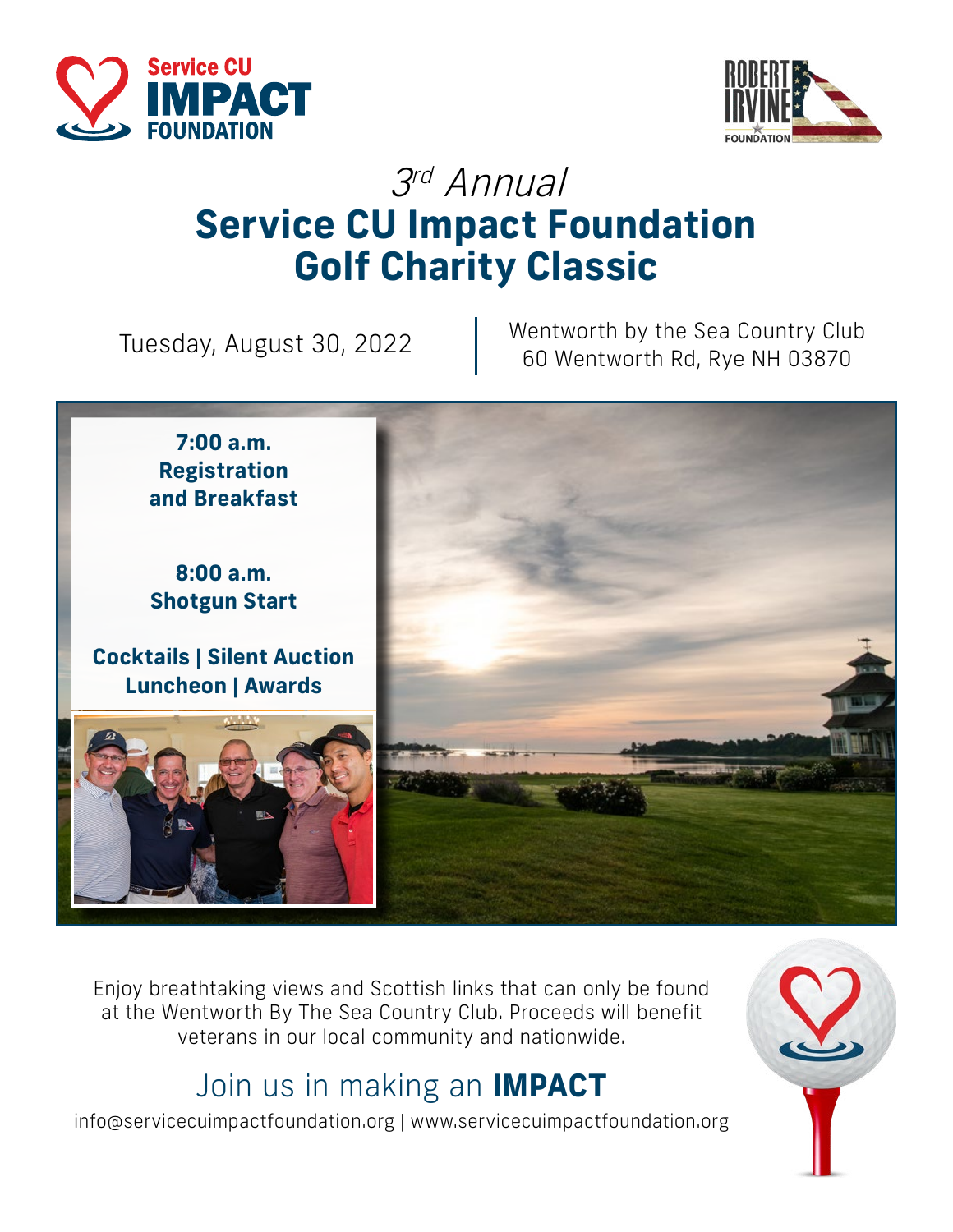# **2021 Impact**



In 2021, thanks to our incredibly generous sponsors, the Service CU Impact Foundation together with the Robert Irvine Foundation made an impact for our American heroes and their loved ones.

**40%** increase in total funds raised from 2020 to 2021



**14** veteran service organizations supported

### **The IMPACT of your support**



in our community and across the globe:





Homeland Heroes Foundation, Salem, NH: \$25,000.00

Liberty House Inc., Manchester, NH: \$25,000.00

Hero Pups, Stratham, NH: \$10,000.00

Honor Flight New England, Hooksett, NH: \$10,000.00

Vouchers for Veterans, Rochester, NH: \$6,359.24

Home Base, A Red Sox Foundation and MA General Hospital Program, Charlestown, MA: \$25,000.00 Gold Star Family Holiday Relief Gift Cards: \$25,000.00 Concussion Legacy Foundation, Boston, MA: \$15,000.00 iBot Donated to NH Veteran: \$38,000.00 Quantum Leap Farms, Odessa, FL: \$5,000.00 Veterans Community Project, Kansas City, MO: \$25,000.00 Our Community Salutes, Maple Shade, NJ: \$20,000.00 Landstuhl Army Fisher House, Germany: \$25,000.00 Robert Irvine Foundation- Breaking Bread with Heroes: \$29,668.56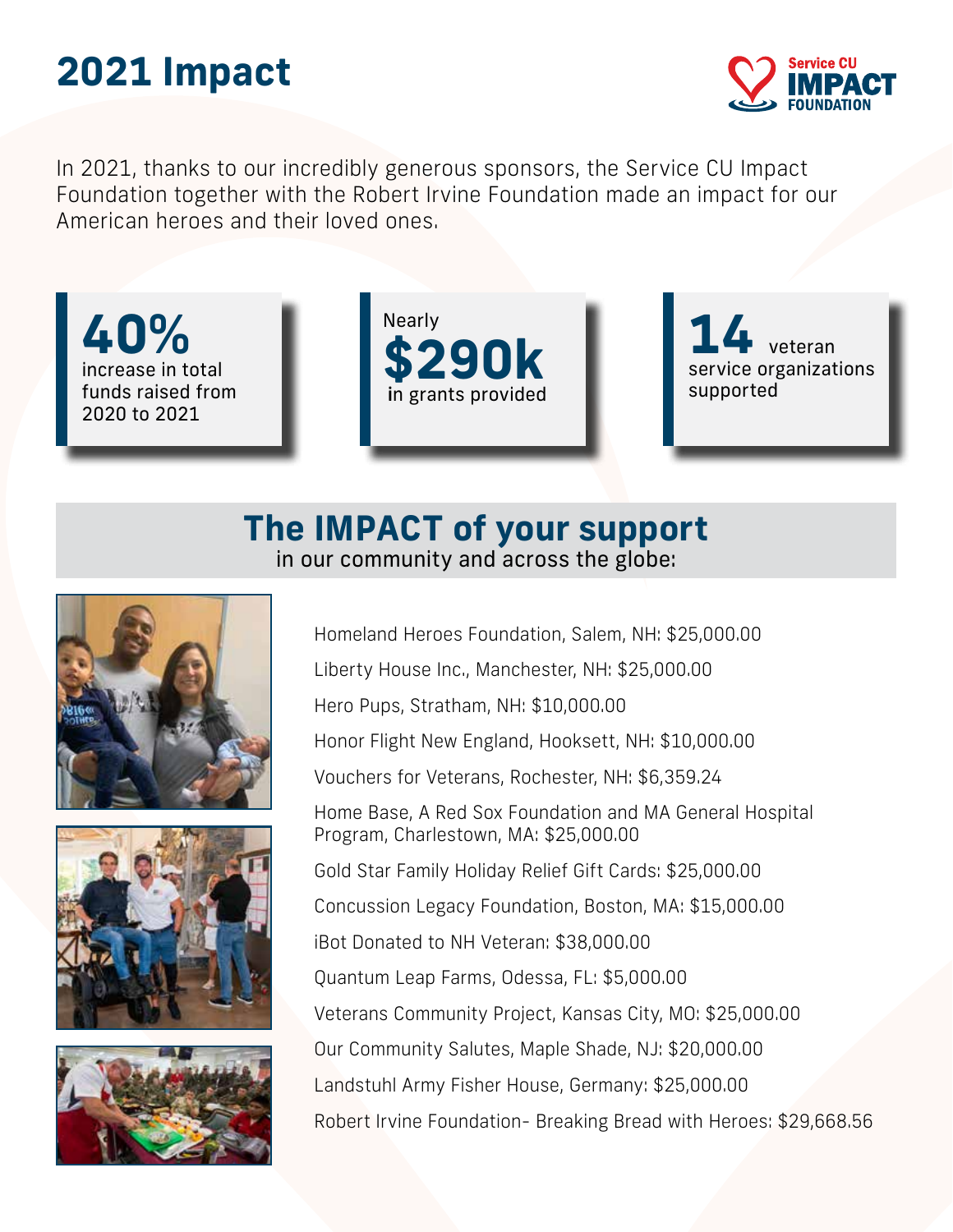# **Sponsorship Levels**



### **Titanium: \$50,000**

- Top-billed name and logo recognition on all promotional materials, website and at-event signage
- One tee sign at the hole of your choice and golf entries for eight (8) players
- Eight (8) seats to exclusive dinner with Robert Irvine and Service CU Impact Foundation Board the night before the event
- Full page ad provided by sponsor in official event program
- Opportunity for at-event display with a table or booth

#### **Platinum: \$25,000**

- Name and logo recognition on all promotional materials, website and at-event signage
- One tee sign at the hole of your choice and golf entries for four (4) players
- Four (4) seats to exclusive dinner with Robert Irvine and Service CU Impact Foundation Board the night before the event
- Half page ad provided by sponsor in official event program
- Recognition at Awards Luncheon

#### **Gold: \$15,000**

- Name and logo recognition on all promotional materials, website and at-event signage
- Golf entries for four (4) players
- Four (4) seats to exclusive dinner with Robert Irvine and Service CU Impact Foundation Board the night before the event
- Quarter page ad provided by sponsor in official event program
- Recognition at Awards Luncheon

#### **Silver Sponsor: \$10,000**

- Name and logo recognition on all promotional materials, website and at-event signage
- Golf entries for four (4) players

#### **Golf Cart Sponsor (2): \$7,500** SOLD OUT

- Logo displayed on golf cart signage
- Golf entries for four (4) players

#### **Choice of Sponsorships: \$3,000**

Beverage Cart Sponsor (2): Logo displayed on course beverage cart in front or back 9 SOLD OUT

 $\Box$  Cigar Sponsor (2): Logo displayed on course cart

Closest to the Pin Game Sponsor (1): Signage at tee box and fringe of game **SOLD OUT** 

Shootout Sponsor (1): Signage at designated shootout hole **SOLD OUT** 

- $\Box$  Silent Auction Sponsor (1): Signage at silent auction table at event
- $\Box$  Tee Sign Sponsor (15): Signage displayed at a designated hole

### **Additional golf spots available, reach out for details.**

Questions? Contact Sarah Kuhl, Foundation Specialist, at skuhl@servicecu.org or (603) 422-7829.